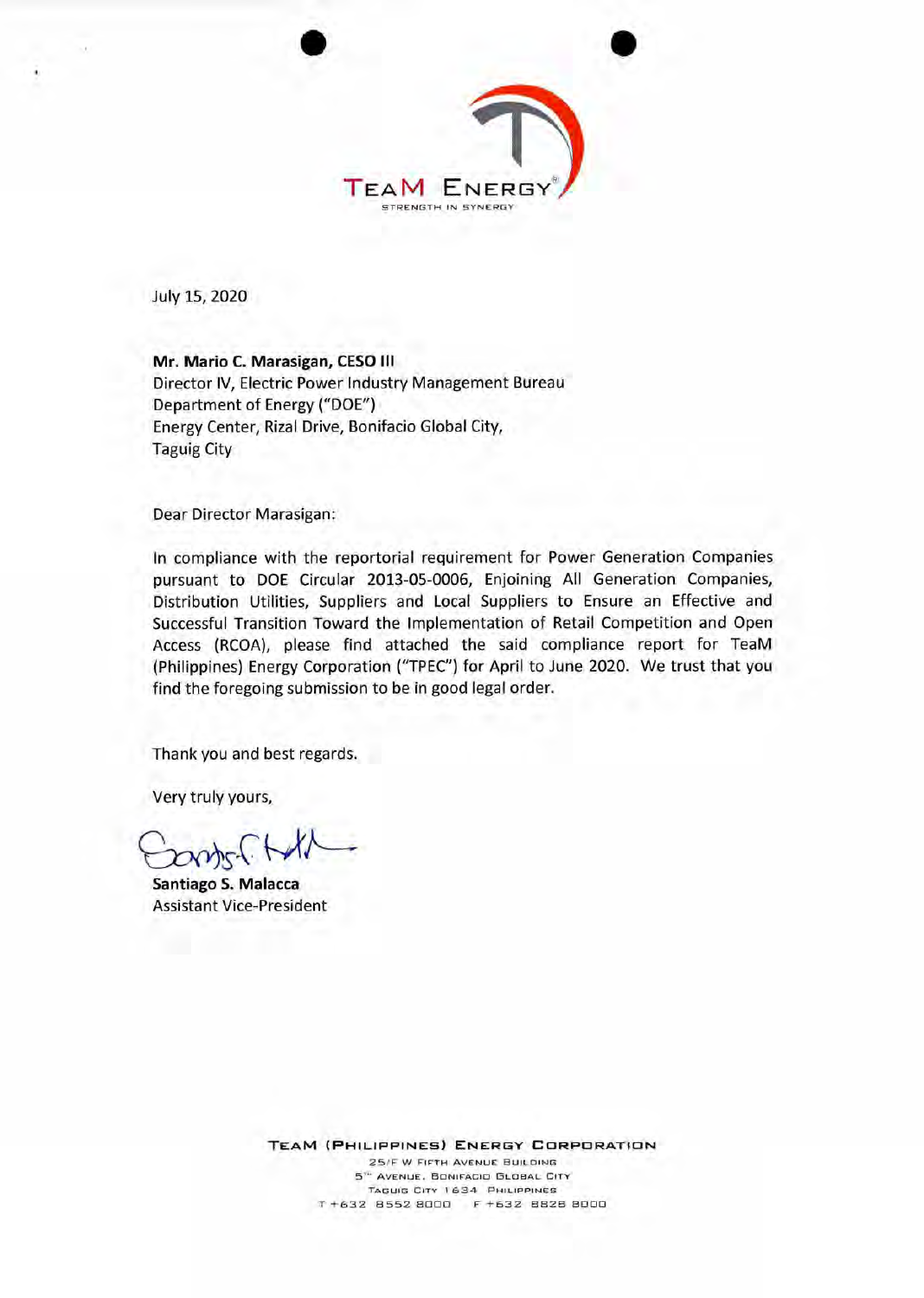## SUPPLIERS' AND LOCAL SUPPLIERS' COMPLIANCE FORM Pursuant to DOE Circular No. DC 2013-05-0006, dated 06 May 2013

## Reportorial Requirements for Suppliers and Local Electricity Suppliers on RCOA Implementation

Note: To be accomplished by a duly authorized focal person and/or designated WESM Compliance Officer

|                                     |                                                                                                                             |                   |                                                                                            | Part I. Company Profile                                 |                                 |                                       |                                                                                             |                                                                     |  |  |
|-------------------------------------|-----------------------------------------------------------------------------------------------------------------------------|-------------------|--------------------------------------------------------------------------------------------|---------------------------------------------------------|---------------------------------|---------------------------------------|---------------------------------------------------------------------------------------------|---------------------------------------------------------------------|--|--|
| Name of RES/LRES                    |                                                                                                                             |                   | TeaM (Philippines) Energy Corporation                                                      |                                                         |                                 |                                       |                                                                                             |                                                                     |  |  |
| <b>Contact Person</b>               |                                                                                                                             |                   |                                                                                            |                                                         |                                 |                                       |                                                                                             |                                                                     |  |  |
| Position/Designation                |                                                                                                                             |                   | Compliance Officer                                                                         |                                                         |                                 |                                       |                                                                                             |                                                                     |  |  |
| Office Address                      |                                                                                                                             |                   | 25th Flr. W Fifth Ave. Bldg., 5th Ave., Bonifacio Global City, Taguig City,<br>Philippines |                                                         |                                 |                                       |                                                                                             |                                                                     |  |  |
| License/Certificate No.             |                                                                                                                             |                   |                                                                                            |                                                         |                                 | RES License no. RES-01-2017-002       |                                                                                             |                                                                     |  |  |
| Telephone No.:<br>8552 8000         |                                                                                                                             |                   | Fax No:<br>8828 8000                                                                       |                                                         |                                 |                                       | Email Address:<br>tpec-esb@teamenergy.ph                                                    |                                                                     |  |  |
|                                     |                                                                                                                             |                   |                                                                                            | Part II. Supply Portfolio                               |                                 |                                       |                                                                                             |                                                                     |  |  |
| <b>Supply Portfolio</b>             | Resource Type <sup>1</sup>                                                                                                  |                   | Contracted<br>Capacity (MW)                                                                | Contracted<br>Energy (MWH)                              |                                 | <b>Contract Price</b><br>(P/kWh)      | <b>Contract Duration</b>                                                                    | Generator is<br>Affiliated to<br>the<br><b>RES/LRES</b><br>(Yes/No) |  |  |
| 1. Sual Power Plant                 | Coal                                                                                                                        | 218 MW*           |                                                                                            | Based on<br>218 MW                                      |                                 | Per Energy<br>Conversion<br>Agreement | 25 years or until<br>2024 unless<br>extended under<br>the Energy<br>Conversion<br>Agreement | Yes                                                                 |  |  |
| 2. Pagbilao Power<br>Plant          | Coal                                                                                                                        | 35 MW             |                                                                                            | Based on<br>35 MW                                       |                                 | Per Energy<br>Conversion<br>Agreement | 25 years or until<br>2025 unless<br>extended under<br>the Energy<br>Conversion<br>Agreement | Yes                                                                 |  |  |
| 3. Pagbilao Power<br>Plant (Unit 3) | Coal                                                                                                                        | 194.2MW           |                                                                                            |                                                         |                                 |                                       | 25 years                                                                                    | Yes                                                                 |  |  |
| Total                               | *based on nameplate rating per DOE Certificate of Accreditation 2000-10-57 of the two units less contracted capacity of TSC | 447.2 MW          |                                                                                            | Part III. Capacity Allocation for Contestable Customers |                                 |                                       |                                                                                             |                                                                     |  |  |
| <b>Contestable Customers</b>        |                                                                                                                             | Capacit<br>y (MW) | Energy<br>(MWH)                                                                            |                                                         | Contract Price (P/kWh)          |                                       |                                                                                             | <b>Contract Duration</b>                                            |  |  |
| 1.                                  |                                                                                                                             |                   | 3MWh                                                                                       |                                                         | Base Rate+Fuel Rate+Market Cost |                                       |                                                                                             | Minimum of<br>one year                                              |  |  |